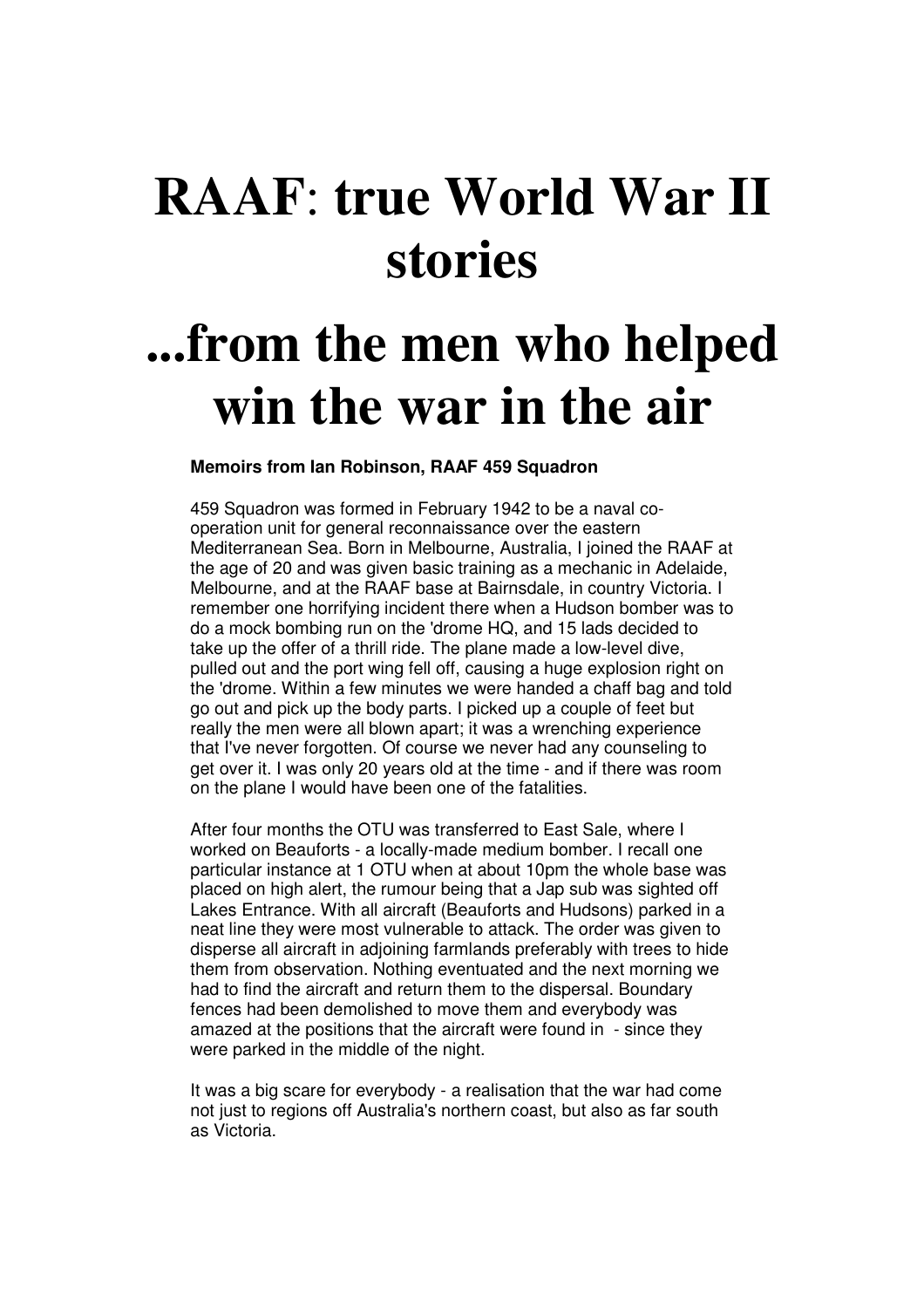After OTU training I was ordered to report to the Melbourne Showgrounds where about 60 airmen mustered waiting to embark a ship. We changed our Australian Pounds for American dollars, caught a troop train to Brisbane where we boarded a US troop ship, the SS Lurline, which sailed as soon as we'd boarded. How cramped it was! We slept on deck in six-tier bunks with only a canvas blind to shelter us from the elements.

We were posted to the Middle East and left with thousands of servicemen bound for Bombay, India. I had several turns of keeping watch for submarines, rumoured to be operating in the Indian Ocean. We had a 0.5-inch machine gun and a box of ammo for anti-sub watch, a ludicrous weapon to defend a ship - and on top of that we hadn't received any training for loading or firing the weapon anyway. Fortunately the trip was uneventful. Transiting to Egypt aboard the former P&O ship Ormonde, I was posted to RAAF 459 Squadron at Gambut, just outside Tobruk.

Scorpions were plentiful in the desert, and they became our squadron emblem.

We slept six to a tent, with just a ground sheet and blanket on the desert sand. We worked at that stage on Hudson bombers whose operational duties were anti-submarine sweeps of the Mediterranean Sea, and occasional bombing support to desert army operations. We worked hard to keep our squadron availability at 97%, and this was a record for the region. Water was incredibly scarce - only a gallon a day per man, so we washed our clothes in 100 octane aviation fuel which was plentiful.

My job, after I was promoted to Fitter II E (mechanic) was to maintain the engines of "my" plane, to refuel the aircraft, warm up the engines, make sure they were running perfectly and all readings were correct on the instruments in front of the pilot. I looked after the personal aircraft of the Commanding Officer, and on many occasions he would take me up for a test flight. One time he was going to HQ and simple said "jump in Robby, I'm just going over to Group HQ for a few minutes." On one of these flights the tail wheel wouldn't come down for landing, so I had to crawl into the tail of the aircraft and use an emergency lever, tugging it to set off an explosive charge resulting in the wheel lowering to its correct position.

At times other squadrons used our base - they were either RAF or American squadrons. It was always a pleasure to see the Yanks as they brought all sorts of goodies with them - and even a canteen with real food, sweets, soft drinks, toiletries, and once the latest movies. Under control of the RAF, we could never understand why they would never give us canteen facilities and our diet was appallingly bad - we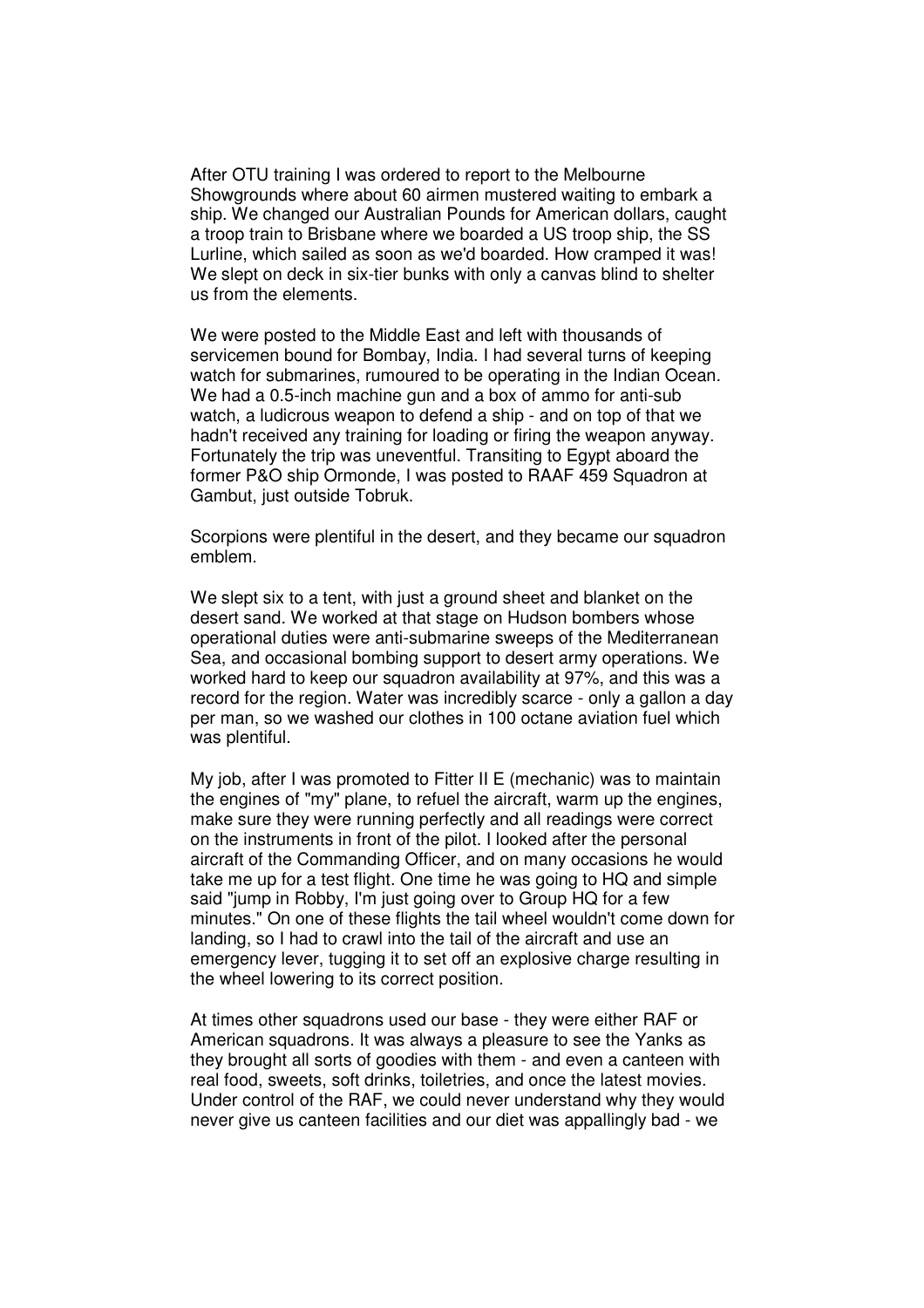suffered "desert sores" frequently, caused by lack of fresh food and no vitamins. Two men even went mad, poor buggers, due to the conditions in the desert.

The Italians sometimes sent planes over to bomb us. We had nowhere to hide, no bomb shelters at all, so it was fortuitous that they were incredibly inaccurate.

Just before D-Day, not that we knew it as such, about 50 wooden mock-up planes and rows of tent were placed on our airfield to make the Germans think that a couple of extra squadrons had arrived. To the German recce aircraft taking photos from high altitude it would look like the Allies were planning a landing in Greece. After the war we found out the ruse worked - the Germans had moved two extra Divisions into Greece in view of the apparent strengthening of our forces in the Middle East. We never knew the state of the war in Europe or the Far East, and we didn't even have a wireless until someone built one. This cobbled-together set would, however, only receive the German propaganda station.

Moving to Haifa, the squadron was ordered to send ten aircraft to Cyprus, and since one of the planes was mine, I went along. We never found out what it was all about, but then after two weeks we flew back to Benghazi - a barren strip - for months. At one stage it rained (almost unheard of) and our tents were submerged for three days. Following Nazi defeat in the Med, the squadron was posted again, this time bound for England, and we embarked a troop carrier at Alexandra. Sleeping in hammocks well below the waterline, I remember the feeling of coming under U-boat attack and the sound of the US Navy dropping depth charges.

In England we were based at Chivenor, but within a few days the C.O. announced that bomber command had caught the feared snorkelequipped U-boats in their pens and destroyed them. Consequently, 459 Squadron was no longer required. My next posting was to RAF 461 Squadron, Pembroke Dock, a Sunderland flying-boat base. I arrived the day before VE Day. Given a seven-day leave pass, I went to London to join the celebrations before returning to Pembroke and a posting to 466 Squadron, at Driffield, Yorkshire. Within a few months I was on my way home to Australia - with my English bride following many months later on a "War Brides" ship.

## **Ian Duncan Robinson. RAAF Fitter II E 1942- 45**